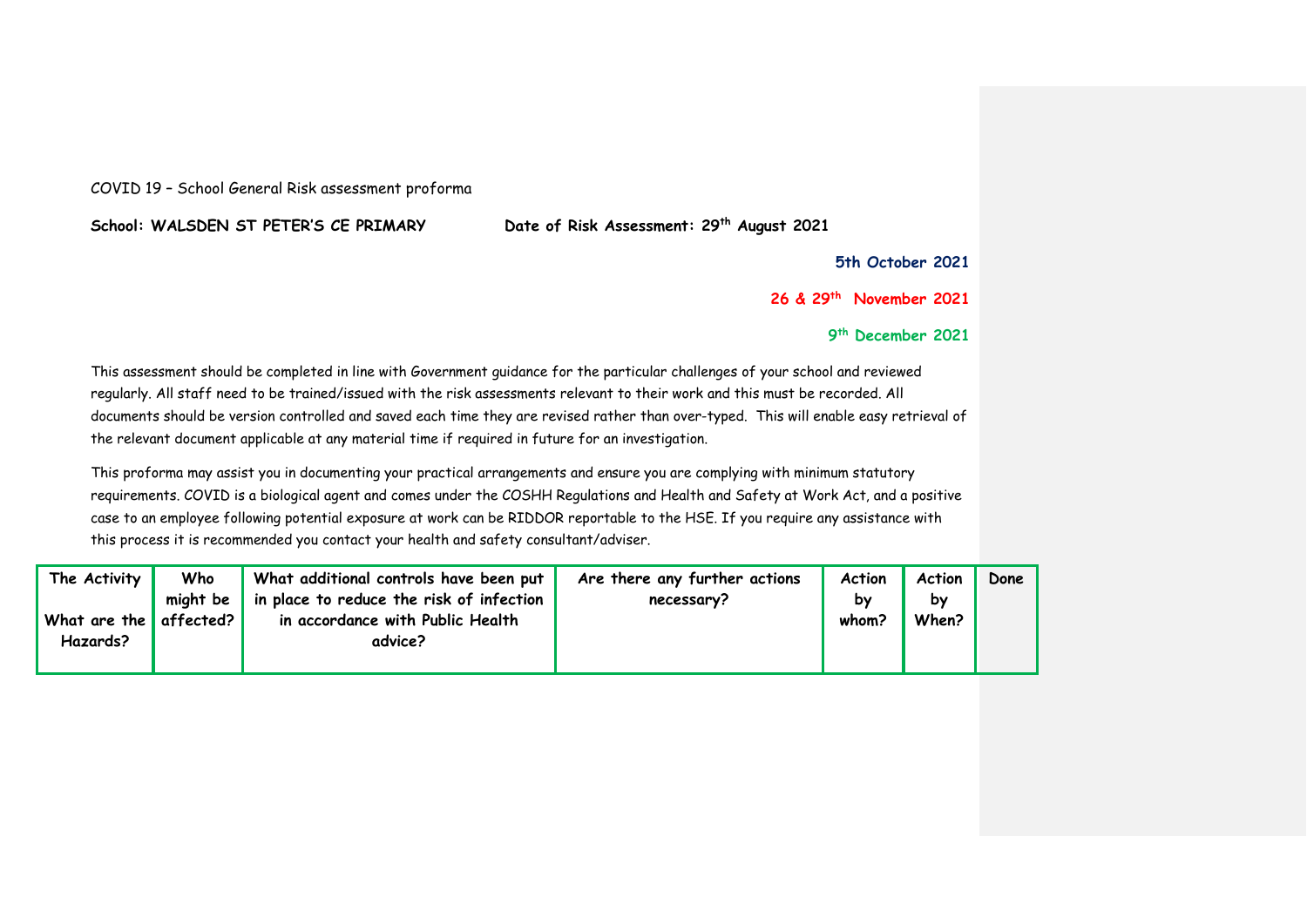| The Activity<br>What are the<br>Hazards? | Who<br>might be<br>affected?  | What additional controls have been put<br>in place to reduce the risk of infection<br>in accordance with Public Health<br>advice?                                                                                                                                                                                                                                                                                                                                                                                                                                                                                                                                                                                                                                                                                                                                                                                                              | Are there any further actions<br>necessary?                                                                                                                                                                                                                                                                                                                                                                                                                                                                                                                                                                                                                                                                          | Action<br>by<br>whom?                                                                                                        | <b>Action</b><br>by<br>When?                                              | Done                |
|------------------------------------------|-------------------------------|------------------------------------------------------------------------------------------------------------------------------------------------------------------------------------------------------------------------------------------------------------------------------------------------------------------------------------------------------------------------------------------------------------------------------------------------------------------------------------------------------------------------------------------------------------------------------------------------------------------------------------------------------------------------------------------------------------------------------------------------------------------------------------------------------------------------------------------------------------------------------------------------------------------------------------------------|----------------------------------------------------------------------------------------------------------------------------------------------------------------------------------------------------------------------------------------------------------------------------------------------------------------------------------------------------------------------------------------------------------------------------------------------------------------------------------------------------------------------------------------------------------------------------------------------------------------------------------------------------------------------------------------------------------------------|------------------------------------------------------------------------------------------------------------------------------|---------------------------------------------------------------------------|---------------------|
| General -<br>Risk of<br>infection.       | Staff,<br>visitors.<br>Pupils | instruction to staff<br>Controls<br>and<br>General<br>throughout the school: -<br>Bubbles no longer required and mixing<br>permitted within Key Stages.<br>Increased cleaning regime throughout site,<br>especially touch points.<br>Hand washing facilities in place with pupils<br>and staff encouraged to use these<br>regularly.<br>Staff or<br>pupils who may<br>become<br>symptomatic to isolate, obtain a PCR test<br>and if positive to stay home and continue<br>to self-isolate, following the advice given<br>by NHS Test and Trace. NHS test and<br>trace will work with the child's parents or<br>directly with a staff member to identify<br>close contacts.<br>All individuals who have been identified as<br>a close contact of a suspected or<br>confirmed case of the Omicron variant of<br>COVID-19, irrespective of vaccination<br>status and age, will continue to be required<br>to self-isolate and asked to book a PCR | Infant and Junior bubbles to<br>remain & be reviewed in October.<br>Maintained<br>50% of KS2 children to eat in<br>classrooms<br>Establish a record of cleaning.<br>Regular cleaning throughout the<br>day to continue- classroom cleaning<br>boxes to remain<br>Children to wash hands on arrival<br>into classrooms, before lunch &<br>home time.<br>Reminder to parents and staff<br>symptomatic people should not to<br>attend school. Advise about<br>emergency PCR testing sites sent<br>to all parents.<br>Parents informed of the<br>procedures in relation to COVID19.<br>Regular newsletter updates.<br>Update new quidance in newsletter.<br>Guidance sent to staff<br>Parents sent details of what to do | HT, SF<br>Teaching<br>staff, SF<br>Teaching<br>staff<br>HT, HS,<br>JG<br><b>HT</b><br>Teaching<br>staff<br>Teaching<br>staff | Ongoing<br>Ongoing<br>Ongoing<br>3.9.21<br>5.10.21<br>10.12.21<br>9.12.21 | 10.12.21<br>9.12.21 |
|                                          |                               | test.<br>Request that pupils with a family member                                                                                                                                                                                                                                                                                                                                                                                                                                                                                                                                                                                                                                                                                                                                                                                                                                                                                              | if a family member is symptomatic<br>in letter from Calderdale Public                                                                                                                                                                                                                                                                                                                                                                                                                                                                                                                                                                                                                                                | HT HS<br>HT                                                                                                                  |                                                                           | Reorder             |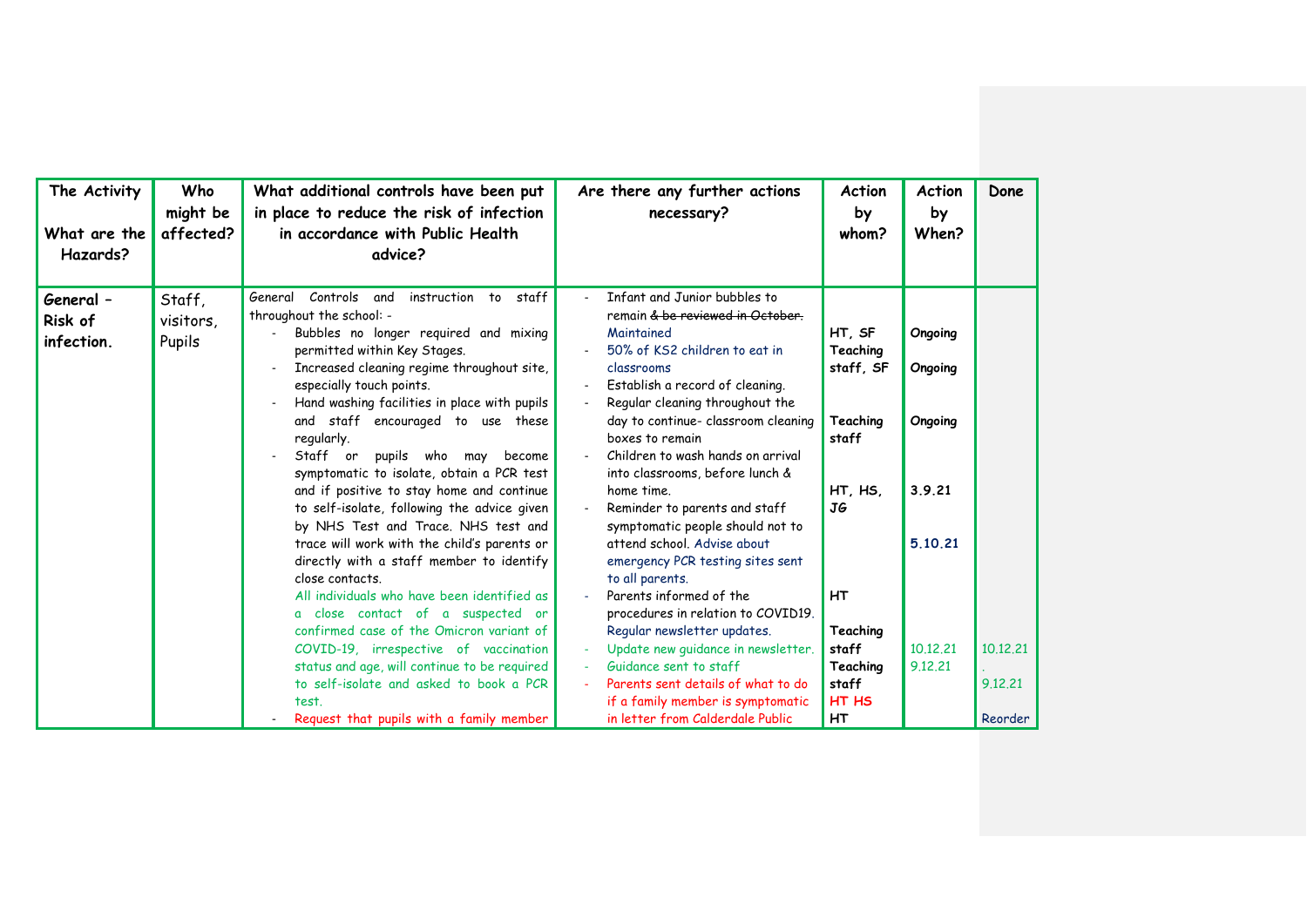| The Activity<br>What are the<br>Hazards? | Who<br>might be<br>affected? | What additional controls have been put<br>in place to reduce the risk of infection<br>in accordance with Public Health<br>advice?                                                                                                                                                                                                                                                                                                                                                                                                                                                                                                                                                                                                                                                                                                                                                                                                                                                                                                                                      | Are there any further actions<br>necessary?                                                                                                                                                                                                                                                                                                                                                                                                                                                                                                                                                                                                                                                           | <b>Action</b><br>by<br>whom?                       | <b>Action</b><br>by<br>When? | Done           |
|------------------------------------------|------------------------------|------------------------------------------------------------------------------------------------------------------------------------------------------------------------------------------------------------------------------------------------------------------------------------------------------------------------------------------------------------------------------------------------------------------------------------------------------------------------------------------------------------------------------------------------------------------------------------------------------------------------------------------------------------------------------------------------------------------------------------------------------------------------------------------------------------------------------------------------------------------------------------------------------------------------------------------------------------------------------------------------------------------------------------------------------------------------|-------------------------------------------------------------------------------------------------------------------------------------------------------------------------------------------------------------------------------------------------------------------------------------------------------------------------------------------------------------------------------------------------------------------------------------------------------------------------------------------------------------------------------------------------------------------------------------------------------------------------------------------------------------------------------------------------------|----------------------------------------------------|------------------------------|----------------|
|                                          |                              | who has tested positive remain at home. If<br>they develop symptoms, they must have a<br>PCR test. If after three days, they do not<br>have symptoms, that they have a PCR test<br>before returning to school.<br>Staff or students who test positive using a<br>lateral flow device (LFT) should also self-<br>isolate and seek a PCR test immediately.<br>If negative and no symptoms have<br>developed, self-isolation can cease.<br>For confirmed positive COVID cases of<br>employees, which may be work, related to<br>be reported to the schools H&S team.<br>If it appears there is spread of COVID<br>within the school (from person to person<br>within the setting) the school will be<br>contacted by Public Health. In this<br>instance, Outbreak Management Plans<br>should be actioned, working in partnership<br>with Public Health.<br>This may involve<br>contact tracing at school level.<br>Non- fire safety doors can be propped<br>open to allow ventilation<br>Windows to be opened each morning to<br>allow adequate ventilation in ALL rooms. | health. All staff briefed.13.10.21 &<br>15.10.21<br>Ensure staff have a supply of LFT<br>Promote "catch it, bin it, kill it"<br>approach<br>Ensure appropriate signage<br>regarding social distancing and<br>hand washing.<br>If anyone has recently left the<br>country and returned the UK they<br>must follow the advice on the<br>current traffic light travel system.<br>Support and encourage the vaccine<br>programme take up<br>If windows are closed to a crack<br>during lessons to ensure adequate<br>temperatures, they must be<br>opened fully during break times or<br>when the room is unoccupied. Staff<br>reminder 5.10.21<br>Remind staff of safe reading<br>levels. HT to monitor. | <b>HT</b><br>SF, HT,<br>Teaching<br>staff<br>staff |                              | de 5.1-<br>,21 |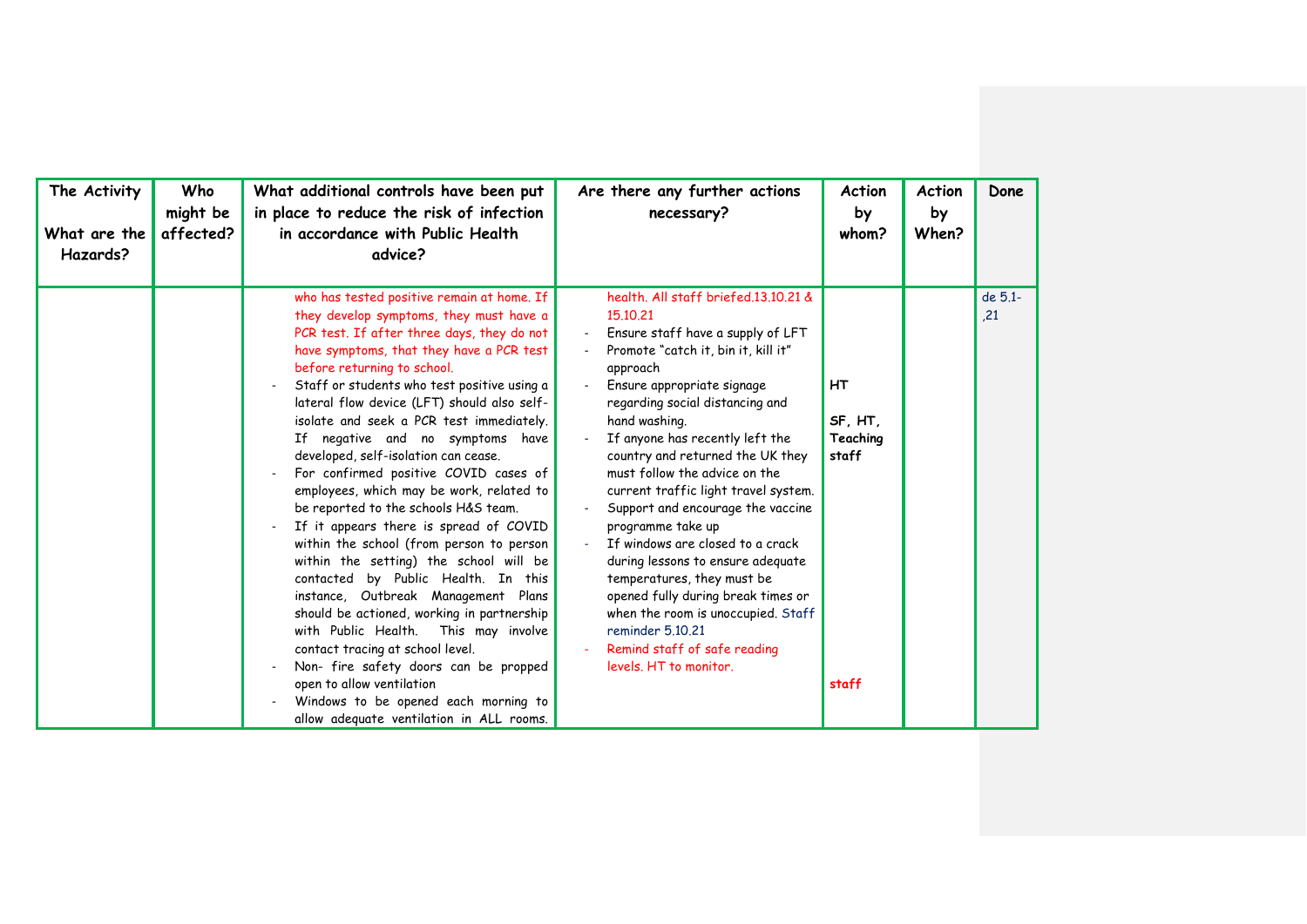| The Activity<br>What are the<br>Hazards? | Who<br>might be<br>affected?  | What additional controls have been put<br>in place to reduce the risk of infection<br>in accordance with Public Health<br>advice?                                                                                                                                                                                                                                                                                                                                                                                                         | Are there any further actions<br>necessary?                                                                                                                                                                                                                                                             | <b>Action</b><br>by<br>whom?        | <b>Action</b><br>by<br>When? | Done |
|------------------------------------------|-------------------------------|-------------------------------------------------------------------------------------------------------------------------------------------------------------------------------------------------------------------------------------------------------------------------------------------------------------------------------------------------------------------------------------------------------------------------------------------------------------------------------------------------------------------------------------------|---------------------------------------------------------------------------------------------------------------------------------------------------------------------------------------------------------------------------------------------------------------------------------------------------------|-------------------------------------|------------------------------|------|
|                                          |                               | Where the weather causes the room to<br>become uncomfortably cold for occupants<br>the windows can be closed to a crack and<br>then reopened once unoccupied. Consider<br>opening higher windows in the event of<br>cold weather. Rooms with no ventilation<br>should only be used where doors can be<br>propped open and there is air flow from<br>outside of the room.<br>H20 monitors received from DfE for each<br>classroom & staffroom. Staff briefed on<br>safe levels. Ventilation to be enhanced if<br>reads go above 800.       |                                                                                                                                                                                                                                                                                                         |                                     |                              |      |
| Ventilation                              | Staff,<br>pupils,<br>visitors | Need to balance the risk of transmission of the<br>virus and a comfortable teaching environment,<br>which can be maintained by.<br>For natural ventilation the windows should<br>be opened and in cooler weather should be<br>left open just enough to provide constant<br>background ventilation and opened wider<br>during breaks to purge the air. May be<br>beneficial to open higher-level windows to<br>reduce draughts when the weather is<br>colder. Allow flexibility for staff and<br>pupils to wear additional suitable indoor | Establish areas throughout the<br>school where there is poor<br>ventilation -review use & possible<br>mitigation.<br>If windows are closed to a crack<br>when rooms are occupied to ensure<br>adequate temperatures, they must<br>be opened fully during break times<br>or when the room is unoccupied. | <b>HT</b><br>All staff<br><b>HT</b> | 3.9.21                       |      |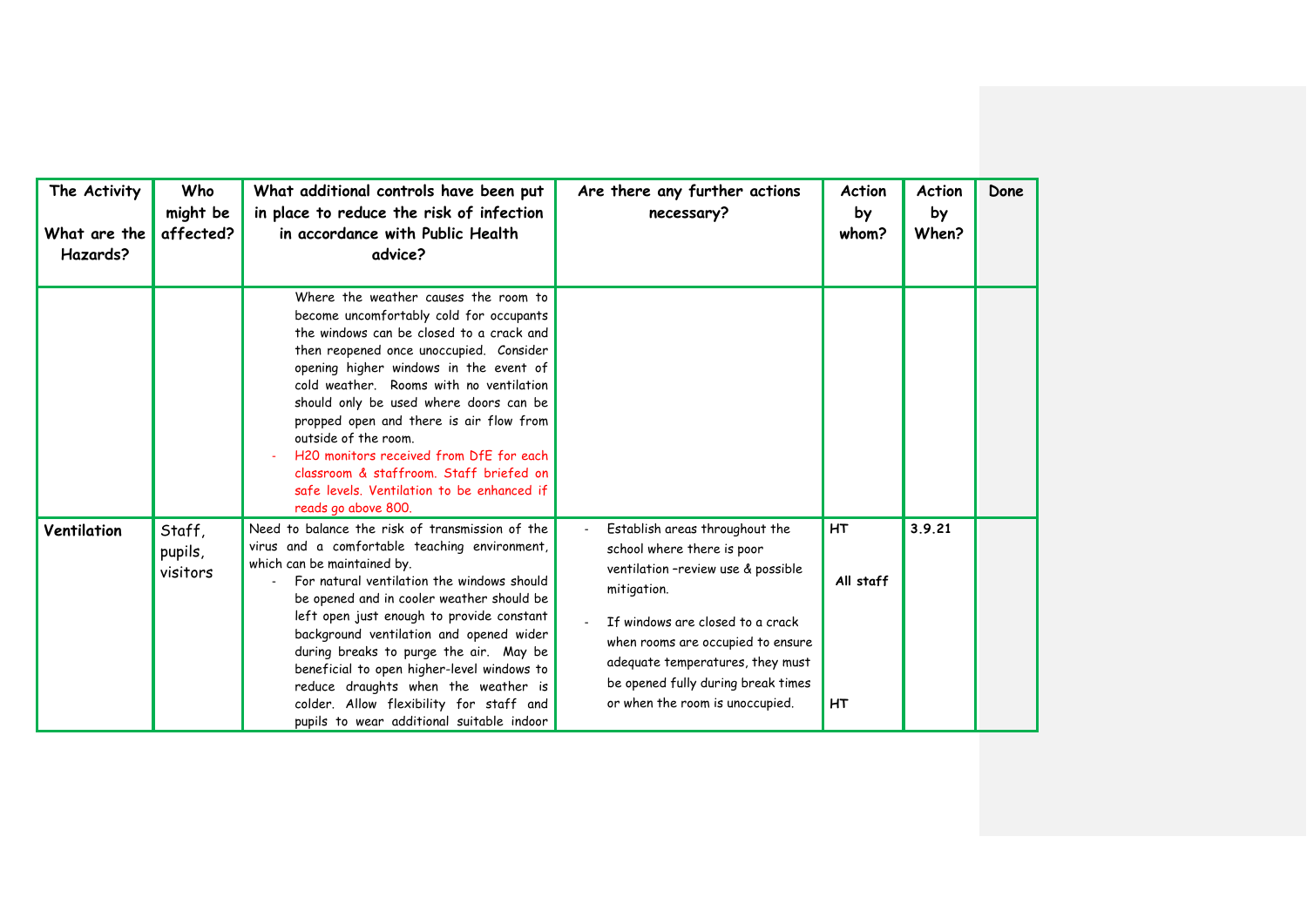| The Activity<br>What are the<br>Hazards? | Who<br>might be<br>affected?  | What additional controls have been put<br>in place to reduce the risk of infection<br>in accordance with Public Health<br>advice?                                                                                                                                                                                                                                                                                                                                                                                         | Are there any further actions<br>necessary?                                                                                                                                                                                                                                                                                                                 | <b>Action</b><br>by<br>whom?                                                  | <b>Action</b><br>by<br>When? | Done    |
|------------------------------------------|-------------------------------|---------------------------------------------------------------------------------------------------------------------------------------------------------------------------------------------------------------------------------------------------------------------------------------------------------------------------------------------------------------------------------------------------------------------------------------------------------------------------------------------------------------------------|-------------------------------------------------------------------------------------------------------------------------------------------------------------------------------------------------------------------------------------------------------------------------------------------------------------------------------------------------------------|-------------------------------------------------------------------------------|------------------------------|---------|
|                                          |                               | clothing.<br>Open non- fire resisting doors to allow for<br>air flow<br>-H20 monitors received from DfE for each<br>classroom & staffroom. Staff briefed on<br>safe levels. Ventilation to be enhanced if<br>reads go above 1200.                                                                                                                                                                                                                                                                                         | Parents and carers to be reminded<br>that extra clothing will be needed.<br>School hoodies can be worn over<br>school uniform.<br>Family of CEV children have<br>provided an air monitor& filter to<br>be used in rooms where he is<br>working.<br>Remind staff of safe reading<br>levels. HT to monitor.                                                   | Y2 team                                                                       | On<br>return to<br>school    | Ongoing |
| <b>Classrooms</b>                        | Staff,<br>Visitors,<br>Pupils | Classrooms to be regularly cleaned and<br>cleaning supplies available in the classroom.<br>Pupils encouraged to wash their hands<br>regularly<br>Windows opened to allow ventilation, if<br>temperature is uncomfortable due to open<br>windows these to be closed to a crack<br>while occupied and then reopened while<br>unoccupied.<br>Desks should be spread out wherever<br>possible to maximise space between<br>individuals.<br>H20 monitors received from DfE for each<br>classroom & staffroom. Staff briefed on | Maintain a record of cleaning.<br>Regular cleaning throughout the<br>day to continue- classroom cleaning<br>boxes to be replenished regularly.<br>Handwashing routine to be<br>maintained on entry/ when leaving<br>classrooms.<br>Windows should remain open<br>Remind staff of safe reading levels<br>and mitigations that must happen if<br>exceeds 1200 | All staff<br>SF<br>Teaching<br>staff<br>HT <sub>to</sub><br>monitor.<br>Staff | Ongoing<br>Weekly<br>Ongoing |         |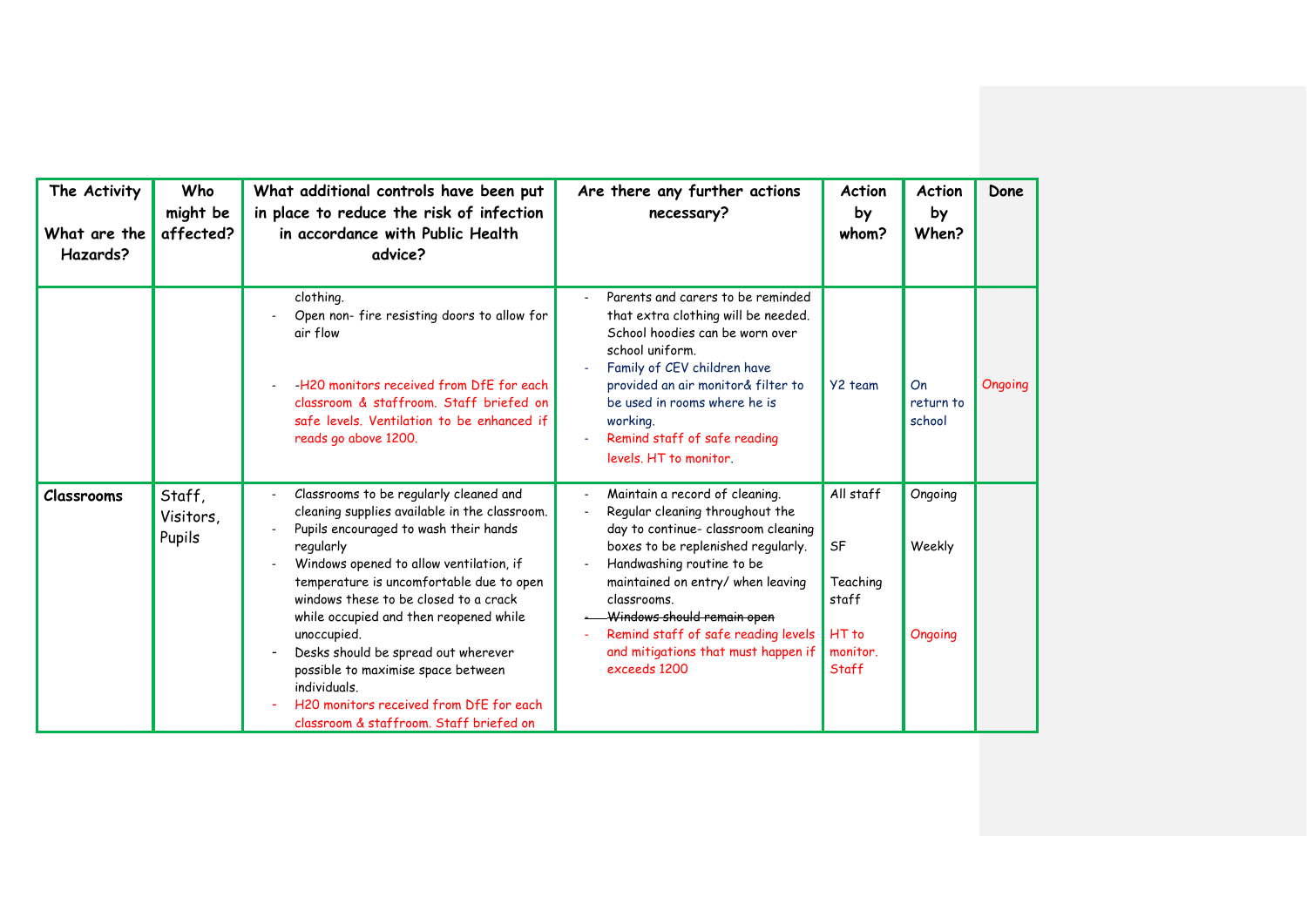| The Activity<br>What are the<br>Hazards? | Who<br>might be<br>affected?  | What additional controls have been put<br>in place to reduce the risk of infection<br>in accordance with Public Health<br>advice?                                                                     | Are there any further actions<br>necessary?                                                                  | <b>Action</b><br>by<br>whom?  | <b>Action</b><br>by<br>When? | Done     |
|------------------------------------------|-------------------------------|-------------------------------------------------------------------------------------------------------------------------------------------------------------------------------------------------------|--------------------------------------------------------------------------------------------------------------|-------------------------------|------------------------------|----------|
|                                          |                               | safe levels. Ventilation to be enhanced if<br>reads go above 1200                                                                                                                                     |                                                                                                              |                               |                              |          |
| Provision in<br><b>Early Years</b>       | Staff, Pupil<br>Visitors      | FYFS ratios still to be met<br>Promotion of handwashing with staff.                                                                                                                                   | Handwashing routine to be<br>maintained on entry/ when leaving<br>classrooms.                                | Teaching<br>staff             | Ongoing                      |          |
| Corridors &<br>staircases.               | Staff,<br>pupils,<br>visitors | Regular cleaning of touch points<br>Each class assigned entry/exit routes OR<br>times to minimise number of people in<br>corridors or on the stairs.                                                  | Assign exit & entry points/ times<br>to each class.                                                          | <b>SLT</b>                    | 3.9.21                       |          |
|                                          |                               | All adults must wear masks in communal<br>areas.<br>Those working supporting SEND children                                                                                                            | All staff to receive copies of<br>updated DfE guidance 29.11.21<br>Discuss with LSAs and consider            | <b>HT</b><br>All staff        | 29.11.21                     | 29.11.21 |
|                                          |                               | may not need to wear a mask when<br>supporting the child to move around school<br>safely.                                                                                                             | their personal risk in this role.                                                                            | HT                            |                              | 9.12.21  |
| Toilets                                  | Staff,<br>pupils,<br>visitors | Available hand washing facilities with soap<br>and warm water with encouragement to<br>use these facilities regularly and prior to<br>eating.<br>Regular cleaning of the toilet area touch<br>points. | Establish record of cleaning for all<br>toilets.<br>Additional hand washing facilities<br>in each classroom. | HT<br>SF<br>Teaching<br>staff | 3.9.21                       |          |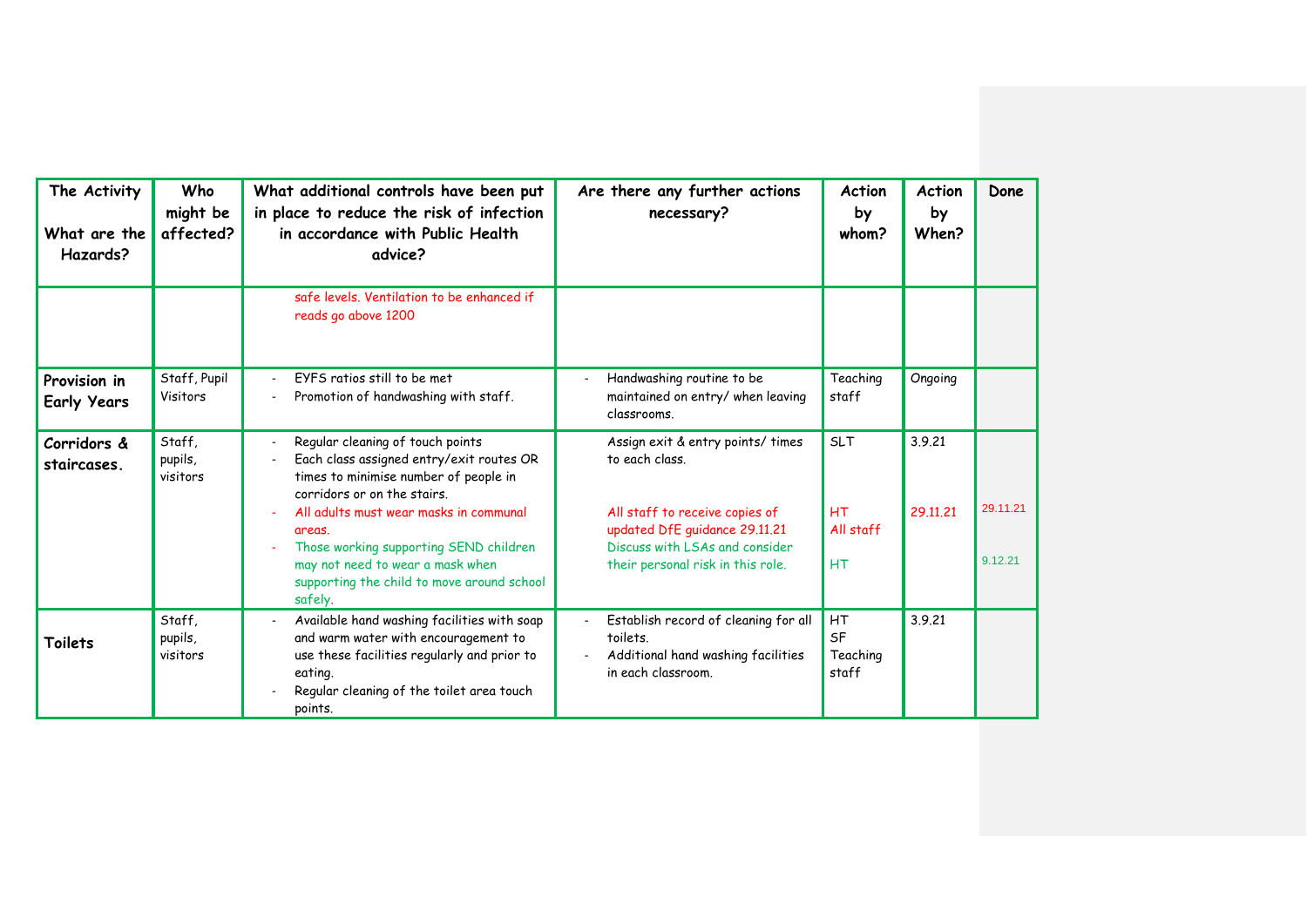| The Activity<br>What are the<br>Hazards?        | Who<br>might be<br>affected?              | What additional controls have been put<br>in place to reduce the risk of infection<br>in accordance with Public Health<br>advice?                                                                                                                                                | Are there any further actions<br>necessary?                                                                                                                                                                   | <b>Action</b><br>by<br>whom? | <b>Action</b><br>by<br>When? | Done |
|-------------------------------------------------|-------------------------------------------|----------------------------------------------------------------------------------------------------------------------------------------------------------------------------------------------------------------------------------------------------------------------------------|---------------------------------------------------------------------------------------------------------------------------------------------------------------------------------------------------------------|------------------------------|------------------------------|------|
| Playground<br>and play<br>equipment             | Staff,<br>Pupils,<br>Visitors             | Ensure a cleaning regime includes the<br>playground equipment for both outdoor<br>and indoor or take out of use if necessary.<br>Cleaning should take place more frequently<br>than normal.<br>Also applies to resources used both inside<br>and outside for after school clubs. | Children wash hands before using<br>playground equipment<br>Infants & juniors have own<br>equipment.                                                                                                          | Teaching<br>staff            | Ongoing                      |      |
| Resources<br>and<br>equipment                   | Staff, Pupils                             | Resources shared between classes would<br>be encouraged to under go frequent<br>cleaning and preferably be either cleaned<br>between each class or allow them to be<br>unused for a period of 48 hours (72 hours<br>for plastics)                                                | Books and other shared resources<br>can be taken home. Unnecessary<br>sharing should be avoided;<br>resources to be shared will be<br>quarantined before use.<br>Shared resources to be cleaned<br>after use. | Teaching<br>staff            | Ongoing                      |      |
| Drop<br>off/collection<br>areas with<br>parents | Staff.<br>pupils,<br>visitors.<br>parents | Parents/ carers informed of their pickup/<br>drop off times and points.<br>Parents requested NOT to gather on the<br>yard, in the morning but to drop children<br>off with staff members<br>Hollins day care to continue to use main<br>entrance                                 | Write to parents about new<br>arrangements- request that<br>parents DO NOT<br>wait/socalise.at school<br>Arrive too early<br>Send older children too<br>early<br>Extra staff before school.                   | HT<br><b>SLT</b>             | 3.9.21                       |      |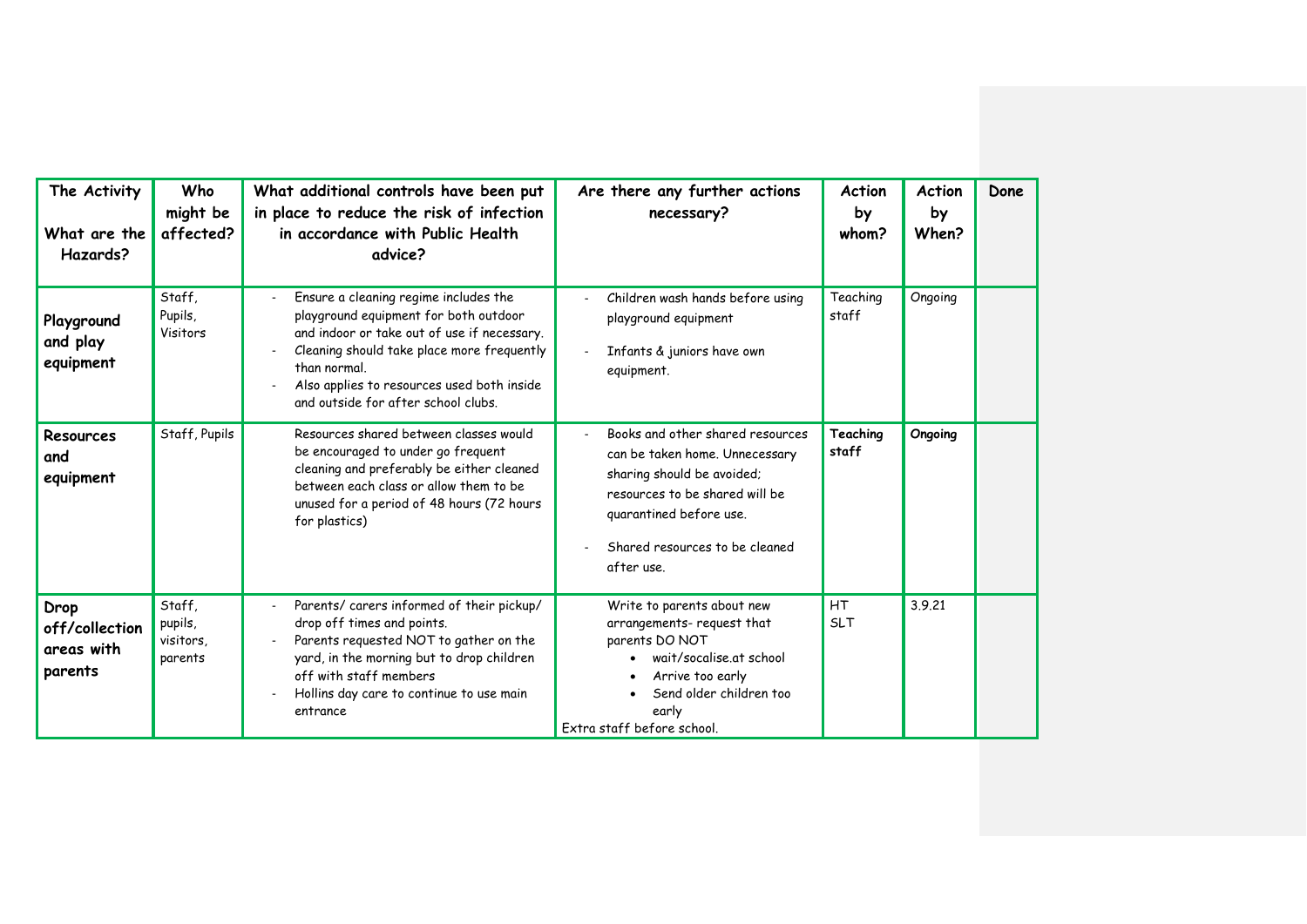| The Activity<br>What are the<br>Hazards?                     | Who<br>might be<br>affected?   | What additional controls have been put<br>in place to reduce the risk of infection<br>in accordance with Public Health<br>advice?                                                                                                                                                                                      | Are there any further actions<br>necessary?                                                                                                                                                                                                            | <b>Action</b><br>by<br>whom?               | <b>Action</b><br>by<br>When? | Done                 |
|--------------------------------------------------------------|--------------------------------|------------------------------------------------------------------------------------------------------------------------------------------------------------------------------------------------------------------------------------------------------------------------------------------------------------------------|--------------------------------------------------------------------------------------------------------------------------------------------------------------------------------------------------------------------------------------------------------|--------------------------------------------|------------------------------|----------------------|
| Catering                                                     | Staff,<br>pupils,<br>Visitors  | Hygiene standards to be maintained<br>Infant & Juniors to have separate lunch<br>time sittings<br>Tables & benches to be cleaned down in<br>between.<br>All adults must wear masks in the dining<br>hall                                                                                                               | Masks to be worn in the serving<br>kitchen & when distances cannot be<br>maintained in the dining hall.<br>Update all staff 29.11.21                                                                                                                   | Catering<br>staff                          | Ongoing                      | 29.11.21             |
| Reception<br>area                                            | Staff,<br>Pupils,<br>Visitors, | encourage parents to contact the school<br>by other means than face to face,<br>The design of the reception area may<br>already create a barrier between front<br>facing staff and others.<br>Only one visitor at a time may wait in the<br>office Reception area<br>All adults must wear a mask in communal<br>areas. | SLT available to parents before<br>school each morning.<br>Update all staff 29.11.21<br>Notices to be displayed<br>Parents informed via newsletter                                                                                                     | <b>SLT</b><br>HT<br>All staff<br><b>HT</b> | 29.1.21<br>10,21,21          | 29.11.21<br>10.12.21 |
| Area for<br>isolation/first<br>aid and<br>separate<br>toilet | Staff,<br>Pupils,              | Identify an appropriate area in which<br>could be used for first aid and maintain<br>cleaning standards and clean after each<br>treatment.                                                                                                                                                                             | First Aid room to be used for a<br>person showing symptoms.<br>If possible, children awaiting<br>collection following a positive case<br>in the family to wait outside<br>(weather permitting) with a<br>member of staff or a well<br>ventilated area. |                                            |                              |                      |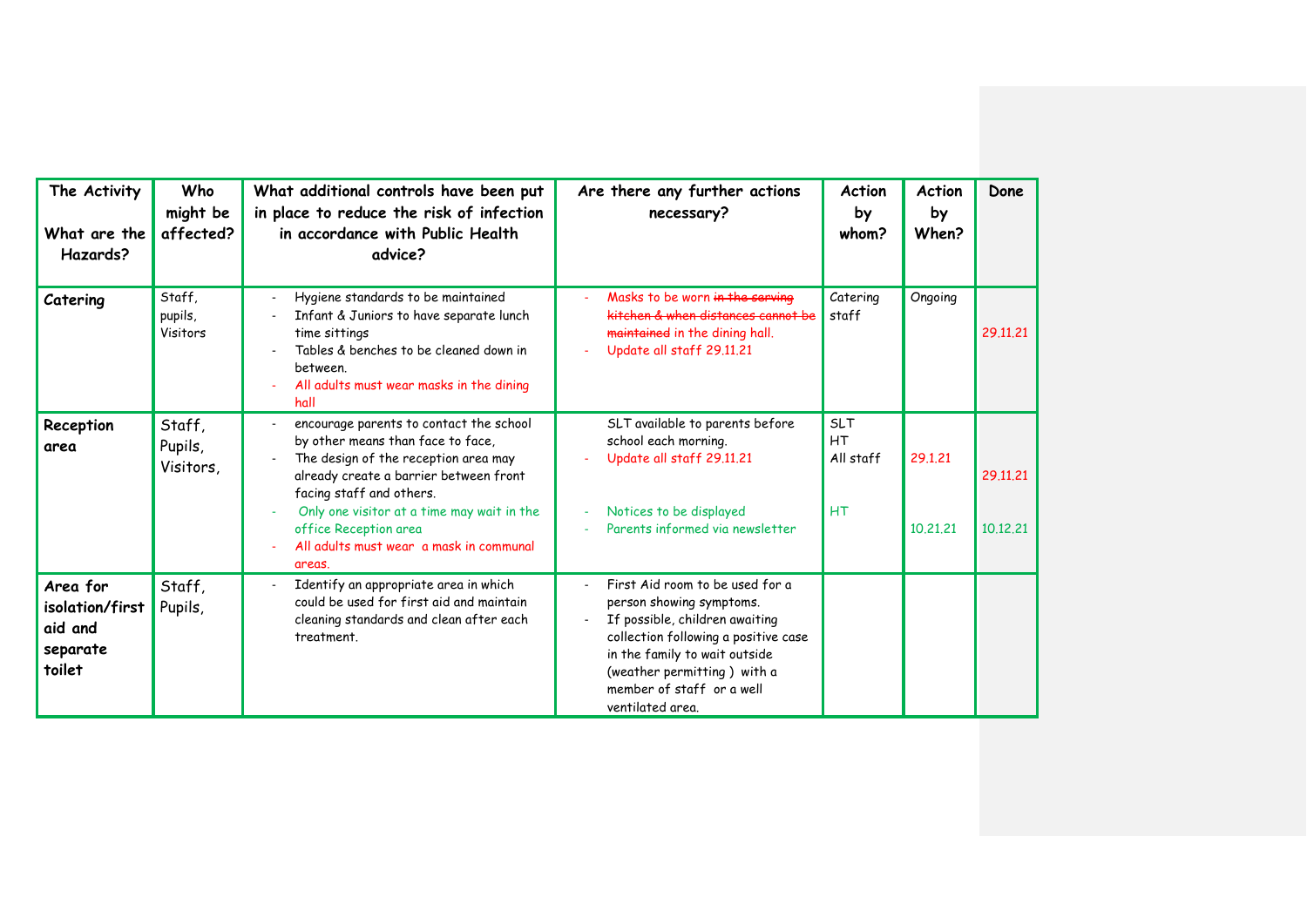| The Activity<br>What are the<br>Hazards?                                                                   | Who<br>might be<br>affected?  | What additional controls have been put<br>in place to reduce the risk of infection<br>in accordance with Public Health<br>advice?                                                                                                                                                                                                                                                                                                                                                                                                                                                                                                                                                                                                                                                                                                                                                                                                                                                                                                   | Are there any further actions<br>necessary?                                                                                                                                                                                                                                                                                                                                                      | Action<br>by<br>whom? | <b>Action</b><br>by<br>When?        | Done |
|------------------------------------------------------------------------------------------------------------|-------------------------------|-------------------------------------------------------------------------------------------------------------------------------------------------------------------------------------------------------------------------------------------------------------------------------------------------------------------------------------------------------------------------------------------------------------------------------------------------------------------------------------------------------------------------------------------------------------------------------------------------------------------------------------------------------------------------------------------------------------------------------------------------------------------------------------------------------------------------------------------------------------------------------------------------------------------------------------------------------------------------------------------------------------------------------------|--------------------------------------------------------------------------------------------------------------------------------------------------------------------------------------------------------------------------------------------------------------------------------------------------------------------------------------------------------------------------------------------------|-----------------------|-------------------------------------|------|
| <b>Clinically</b><br>vulnerable<br>and Clinically<br><b>Extremely</b><br>critically<br>Vulnerable<br>(CEV) | Staff.<br>pupils,<br>visitors | As a minimum CEV staff are to follow the<br>same quidance as everyone else, the key<br>issue is consultation with any vulnerable<br>staff as per HSE advice and it is always<br>advisable to document this discussion and<br>agreement.<br>Following expert clinical advice and the<br>successful rollout of the COVID-19<br>vaccine programme, people previously<br>considered to be particularly vulnerable,<br>clinically extremely vulnerable (CEV), and<br>high or higher-risk are not being advised<br>to shield again.<br>If this is the case, a full risk assessment<br>with the staff member should be<br>undertaken and any discussion documented<br>including the measures you have put in<br>place to make the workplace as safe as<br>possible for them.<br>The CEV guidance extends to staff who<br>are more than 28 weeks pregnant (and<br>those below 28 weeks with other health<br>concerns), but again only where they are<br>fully aware of the risk to themselves and<br>their unborn baby if they catch COVID. | Request information from staff<br>and parents to identify those in<br>these categories.<br>Update personal risk assessments<br>as reguired.<br>Keep in contact with those who are<br>shielding or working from home.<br>Update staff RA & request staff<br>immunisation status.<br>Family of CEV children have<br>provided an air monitor& filter to<br>be used in rooms where he is<br>working. | HT<br>HT<br>Y2 Team   | 3.9.21<br>On<br>return to<br>school |      |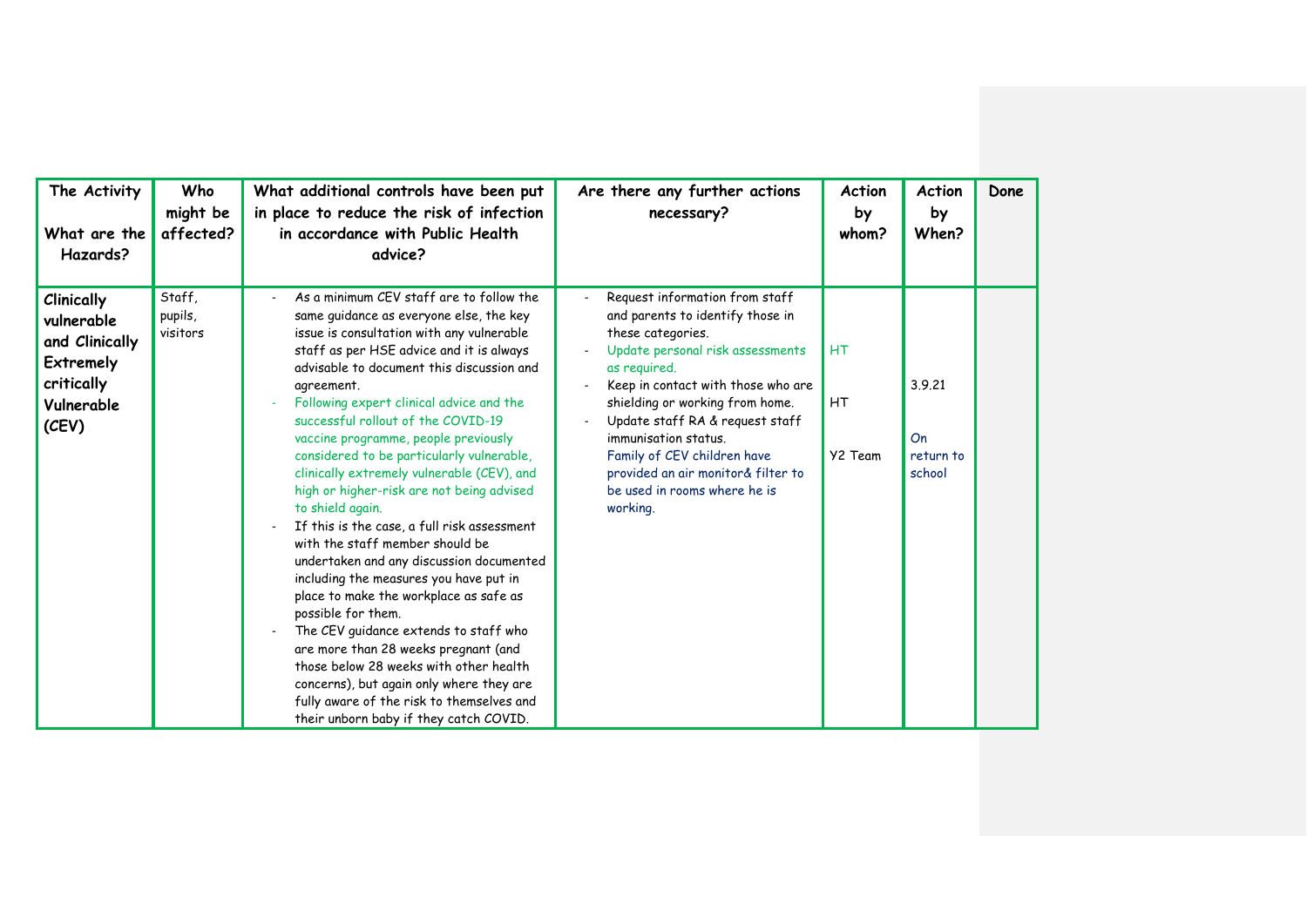| The Activity                                | Who                   | What additional controls have been put                                                                                                                                                                                                                                                                                                                                                                                                              | Are there any further actions                                                                                                                                                                                                                                                                                                     | <b>Action</b>                                                        | Action               | Done     |
|---------------------------------------------|-----------------------|-----------------------------------------------------------------------------------------------------------------------------------------------------------------------------------------------------------------------------------------------------------------------------------------------------------------------------------------------------------------------------------------------------------------------------------------------------|-----------------------------------------------------------------------------------------------------------------------------------------------------------------------------------------------------------------------------------------------------------------------------------------------------------------------------------|----------------------------------------------------------------------|----------------------|----------|
| What are the<br>Hazards?                    | might be<br>affected? | in place to reduce the risk of infection<br>in accordance with Public Health<br>advice?                                                                                                                                                                                                                                                                                                                                                             | necessary?                                                                                                                                                                                                                                                                                                                        | by<br>whom?                                                          | by<br>When?          |          |
|                                             |                       | If they still want to work, they need to<br>agree with you the safest way of working<br>and advice may be required from<br>occupational health.                                                                                                                                                                                                                                                                                                     |                                                                                                                                                                                                                                                                                                                                   |                                                                      |                      |          |
| <b>Staff</b><br>contingency<br>arrangements | Staff, pupils         | Continue promote social distancing:<br>Continue where possible with virtual<br>meetings however this is optional and will<br>depend on needs/purpose of the meeting.<br>All staff meetings to take place in the hall<br>where social distancing is possible.<br>Continue to limit numbers of people in<br>staffrooms and to use Tree House room<br>for staff breaks.<br>Staffrooms must be well ventilated.<br>Masks must be worn in communal areas | Ensure staffs are aware of the<br>reporting procedure to highlight if<br>they have any symptoms.<br>Ensure there is a plan in place to<br>have a suitable and sufficient staff<br>ratio to pupils which may include<br>having regular cover staff.<br>Virtual meetings to continue where<br>suitable<br>Update all staff 29.11.21 | All staff<br>HT.<br><b>Office</b><br>staff<br><b>HT</b><br>All staff | On going<br>29.11.21 | 29.11.21 |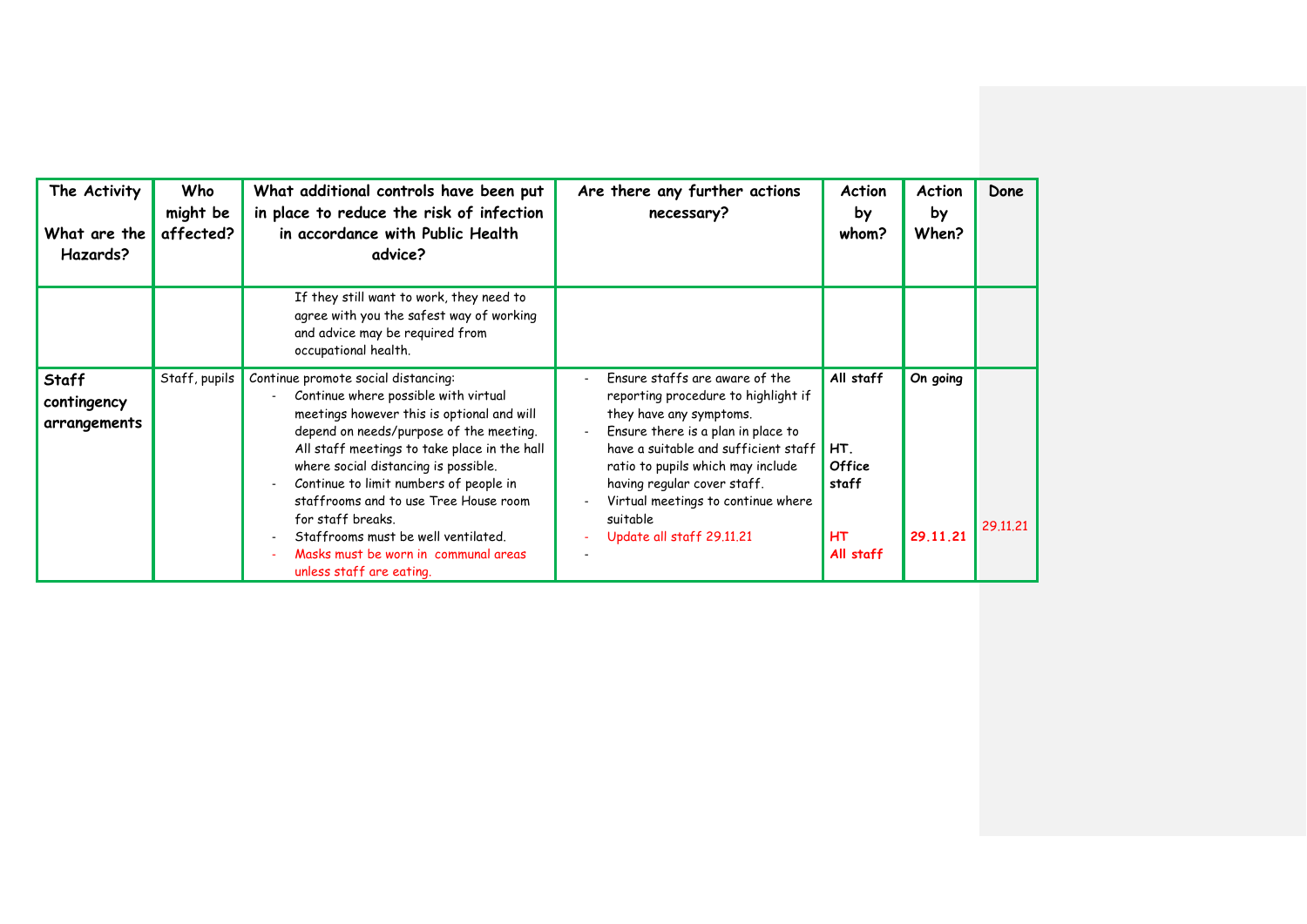| The Activity<br>What are the<br>Hazards? | Who<br>might be<br>affected?  | What additional controls have been put<br>in place to reduce the risk of infection<br>in accordance with Public Health<br>advice?                                                                                                                                                                                                                                                                                                                                                                                                                                                                                                                                                                                                                                                                                          | Are there any further actions<br>necessary?                                                                                                                                                                                                                                                                                                                                                                                                                                                                                                     | Action<br>by<br>whom?                       | <b>Action</b><br>by<br>When? | Done |
|------------------------------------------|-------------------------------|----------------------------------------------------------------------------------------------------------------------------------------------------------------------------------------------------------------------------------------------------------------------------------------------------------------------------------------------------------------------------------------------------------------------------------------------------------------------------------------------------------------------------------------------------------------------------------------------------------------------------------------------------------------------------------------------------------------------------------------------------------------------------------------------------------------------------|-------------------------------------------------------------------------------------------------------------------------------------------------------------------------------------------------------------------------------------------------------------------------------------------------------------------------------------------------------------------------------------------------------------------------------------------------------------------------------------------------------------------------------------------------|---------------------------------------------|------------------------------|------|
| Symptomatic<br>staff or pupils           | Staff,<br>visitors,<br>pupils | Identify an area in which anyone who is<br>symptomatic can wait for a parent to<br>collect in a well ventilated. - outside if<br>practicable.<br>Area in which symptomatic people are<br>awaiting requires to be cleaned after use.-<br>medical room.<br>Staff and Children can be eligible for<br>testing.<br>Those who require close supervision while<br>awaiting collection should remain at a<br>distance if possible and wear appropriate<br>PPE (Type IIR face mask, eye protection,<br>apron, disposable gloves.).<br>Those who become symptomatic should<br>return home and avoid using public<br>transport and where possible collected by<br>guardian.<br>Preferably should use a separate bathroom<br>which must be cleaned and disinfected<br>using standard cleaning products before<br>used by anyone else. | Request that staff take a LFT<br>before returning to school<br>Review where in school this would<br>be best located - outside if<br>practicable.<br>Establish a clear procedure of how<br>to access testing and when<br>someone should be tested. Some<br>PCR tests available in school.<br>Where there are work related<br>positive COVID cases these may be<br>HSE reportable and guidance from<br>the schools H&S advisors should be<br>sought.<br>In an emergency call 999 if<br>someone is seriously ill or injured<br>or life is at risk. | HT<br><b>HT</b><br>HT.HS<br>JG<br>All staff | 1.9.21                       |      |
| Assembly &<br>gatherings                 | Staff,<br>Pupils<br>Visitors  | KS2 and KS1 assemblies to go ahead UKS2<br>to sit at the rear of the hall in air flow<br>between windows & door; LKS2 to sit at                                                                                                                                                                                                                                                                                                                                                                                                                                                                                                                                                                                                                                                                                            | Conduct a risk assessment for such<br>event.<br>Review arrangements in November                                                                                                                                                                                                                                                                                                                                                                                                                                                                 | EC                                          | 6.9.21<br>Oct 21             |      |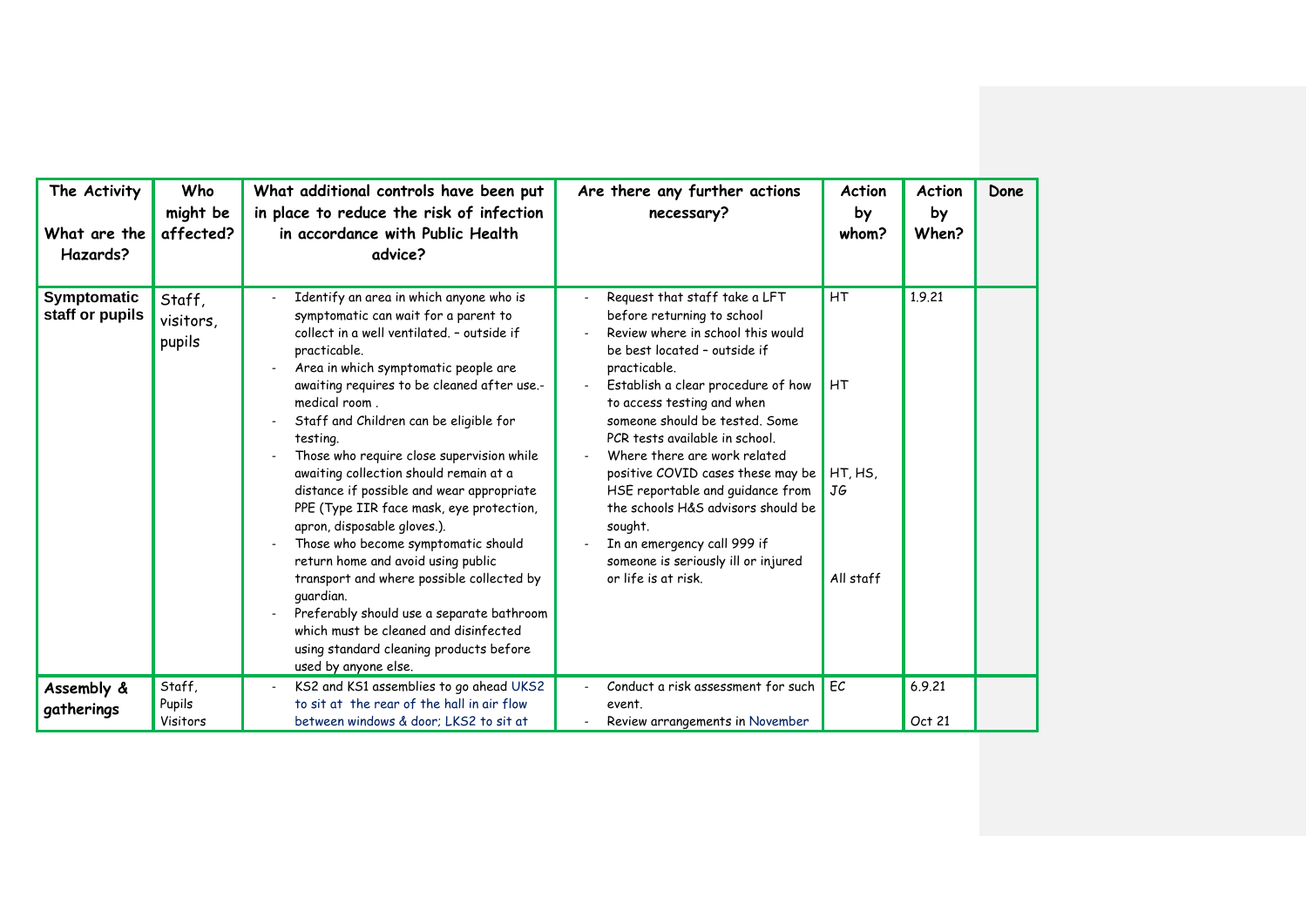| The Activity<br>What are the<br>Hazards?     | Who<br>might be<br>affected?  | What additional controls have been put<br>in place to reduce the risk of infection<br>in accordance with Public Health<br>advice?                                                                                                                                                                   | Are there any further actions<br>necessary?                                                                                                             | Action<br>by<br>whom? | <b>Action</b><br>by<br>When? | Done |
|----------------------------------------------|-------------------------------|-----------------------------------------------------------------------------------------------------------------------------------------------------------------------------------------------------------------------------------------------------------------------------------------------------|---------------------------------------------------------------------------------------------------------------------------------------------------------|-----------------------|------------------------------|------|
|                                              |                               | the front.<br>Whole school assemblies by ZOOM initially<br>Parents can be invited to KS1 birthday<br>assemblies<br>Large gatherings involving parent's. g<br>Harvest Festival to be conducted outdoors<br>and risk assessed before going ahead                                                      |                                                                                                                                                         |                       |                              |      |
| Personal<br>Protective<br>Equipment<br>(PPE) | Staff.<br>Pupils              | PPE required for personal care only.<br>PPE should be suitably stocked<br>Individual Health Care plans for each child<br>to be conducted to highlight the<br>requirement of PPE; however, a facemask<br>isn't required for personal care from<br>current guidance.                                  | Inform staff of the requirements<br>for PPE and provide information<br>for their safe usage.<br>Individual health Care Plan reviews<br>to be conducted. | EC<br><b>HS</b>       | Oct 21                       |      |
| Home visits                                  | Staff.<br>Families.<br>Pupils | Home visits ean go cannot go ahead unless<br>there are serious safeguarding reasons.<br>Permission from HTs needed. Staff should<br>remain cautious and check the COVID<br>status of the house prior to entering<br>Hand sanitiser and masks provided for<br>staff required to conduct home visits. | Establish/ update home visit<br>procedure to include COVID19<br>controls.<br><b>Brief EY Team</b>                                                       | HT                    | 3.9.211<br>5.10.21           |      |
| Visitors &<br>Contractors in<br>schools      | Staff,<br>Pupils<br>Visitors  | Where necessary obtain confirmation<br>those who will be on site are not showing<br>signs of COVID19.<br>Provide handwashing or hand sanitiser                                                                                                                                                      | Contractors and visitors to<br>establish in writing (via email) they<br>are not showing symptoms of<br>COVID19 or a declaration to be                   | JG. HS<br>HT          | 3.9.11                       |      |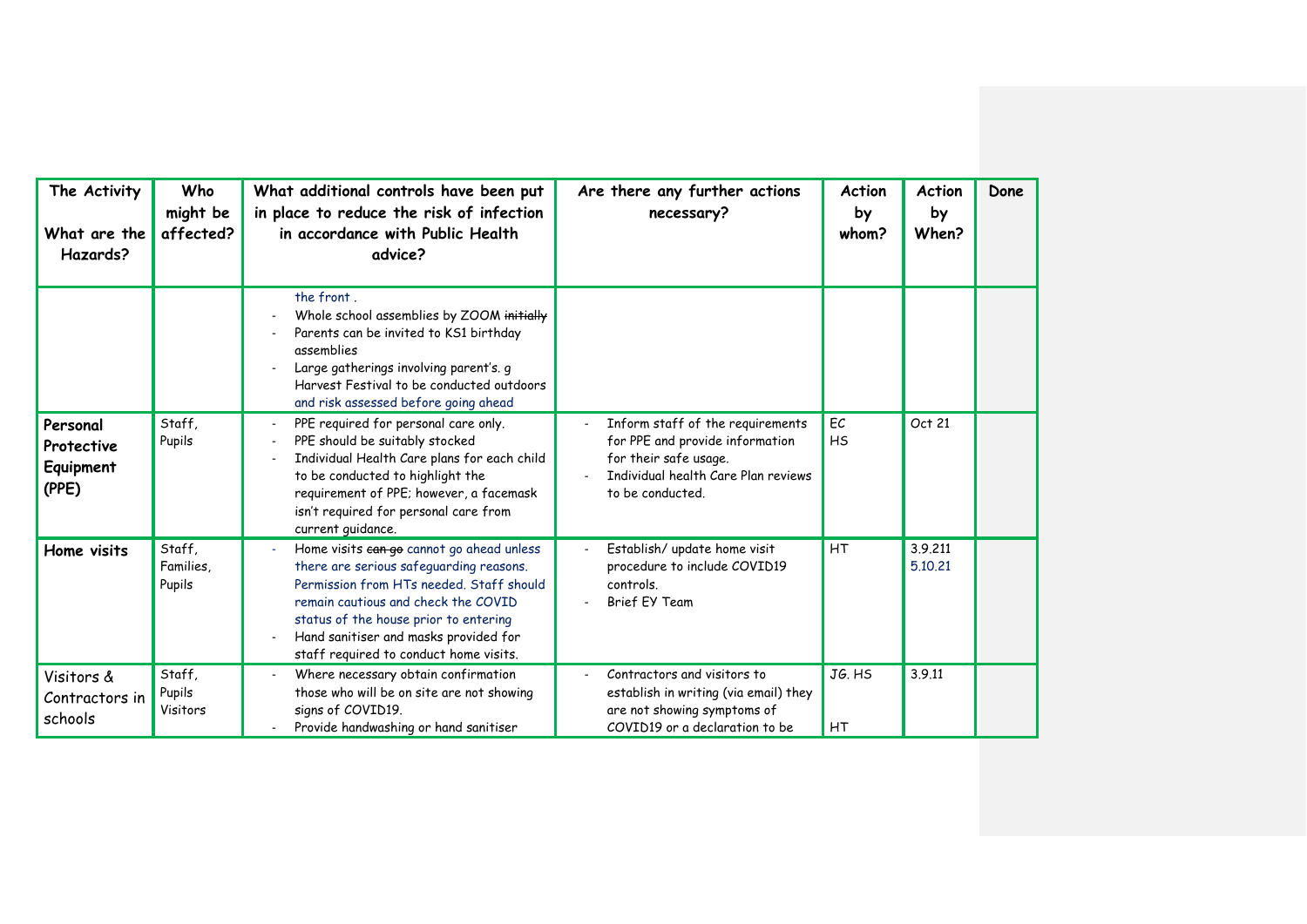| The Activity<br>What are the<br>Hazards?            | Who<br>might be<br>affected? | What additional controls have been put<br>in place to reduce the risk of infection<br>in accordance with Public Health<br>advice?                                                                                                                                                                                                                                                                                                                                                                                                                            | Are there any further actions<br>necessary?                                                                                                                                                                          |           | Action<br>by<br>When? | Done |
|-----------------------------------------------------|------------------------------|--------------------------------------------------------------------------------------------------------------------------------------------------------------------------------------------------------------------------------------------------------------------------------------------------------------------------------------------------------------------------------------------------------------------------------------------------------------------------------------------------------------------------------------------------------------|----------------------------------------------------------------------------------------------------------------------------------------------------------------------------------------------------------------------|-----------|-----------------------|------|
|                                                     |                              | facilities for visitors/contractors.<br>Visitors should be encouraged to socially<br>distance<br>Visitors should be encouraged must wear<br>face coverings when moving through<br>school. They may remove masks if working<br>directly with children in a well- ventilated<br>room and are 2m away from other adults.<br>request that visitors wear facemasks when<br>moving through school.<br>Settings are strongly encouraged to ask<br>parents, quardians and other visitors to<br>take a lateral flow device (LFD) test<br>before entering the setting. | established for signing in.<br>Visitor guidelines to be updated;<br>then displayed in entrance, on<br>website, sent to visitors.<br>Update staff & publish advice on<br>the newsletter<br>-update visitor guidelines | <b>HT</b> | 10.12.21              |      |
| Physical<br>restraints/<br>comforting,<br>first aid | Staff, pupils                | Ensure Team Teach training has been<br>achieved by teachers who are required to<br>carry out physical restraining.<br>Fnsure wash facilities are available after a<br>close contact event.<br>No child or member of staff should be in<br>school if they are symptomatic.                                                                                                                                                                                                                                                                                    | Update Team teach training -<br>working with St Josephs RC to<br>arrange. Sessions booked for<br>6/1/22/ & 13/2/22                                                                                                   | HT        | <b>ASAP</b>           |      |
| Waste                                               | Staff,<br>pupils             | Waste to be regularly removed from<br>within the building and in the outdoor bins.                                                                                                                                                                                                                                                                                                                                                                                                                                                                           | If someone is symptomatic and<br>while isolating until collection any<br>tissues or waste to be bagged up<br>and stored for 72 hours prior to                                                                        | <b>SF</b> |                       |      |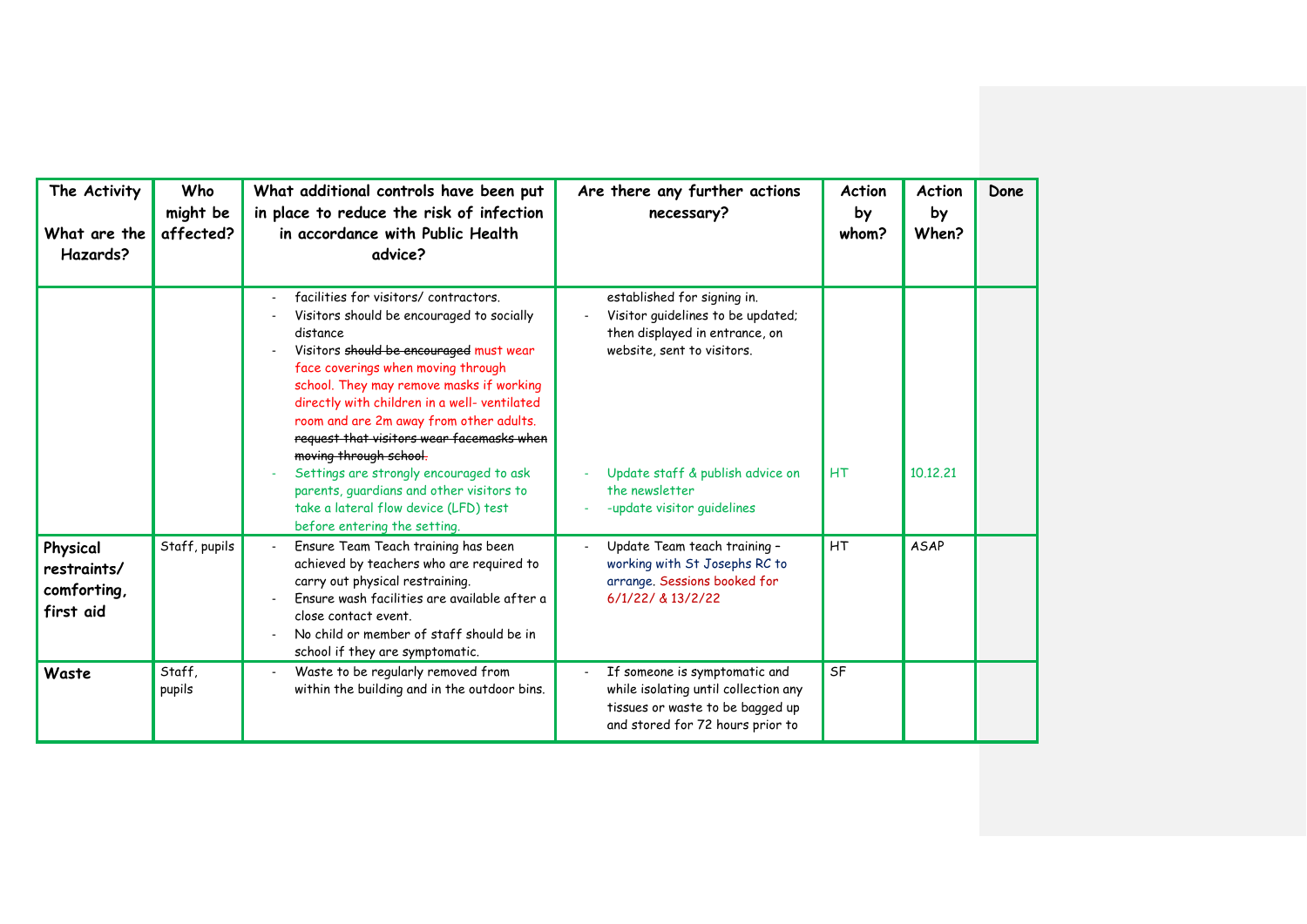| The Activity<br>What are the<br>Hazards? | Who<br>might be<br>affected?         | What additional controls have been put<br>in place to reduce the risk of infection<br>in accordance with Public Health<br>advice?                                                                                                                                                                                                                                                                                                                                                                                                               | Are there any further actions<br>necessary?                                                                                                                                                                                                                  | <b>Action</b><br>by<br>whom? | <b>Action</b><br>by<br>When? | Done                     |
|------------------------------------------|--------------------------------------|-------------------------------------------------------------------------------------------------------------------------------------------------------------------------------------------------------------------------------------------------------------------------------------------------------------------------------------------------------------------------------------------------------------------------------------------------------------------------------------------------------------------------------------------------|--------------------------------------------------------------------------------------------------------------------------------------------------------------------------------------------------------------------------------------------------------------|------------------------------|------------------------------|--------------------------|
|                                          |                                      |                                                                                                                                                                                                                                                                                                                                                                                                                                                                                                                                                 | collection.                                                                                                                                                                                                                                                  |                              |                              |                          |
| <b>Lateral Flow</b><br>testing           | Staff.<br>pupils,<br><b>Visitors</b> | Those employees who have agreed to be a<br>part of the lateral flow testing to be<br>encouraged to regularly test at home.<br>Waste from these tests can be disposed<br>of in general waste bin<br>Staff who test positive from such test will<br>need to self-isolate and obtain a PCR test.<br>Those who are symptomatic must not<br>attend school, should be self-isolating.<br>Settings are strongly encouraged to ask<br>parents, guardians and other visitors to<br>take a lateral flow device (LFD) test<br>before entering the setting. | Ensure staff have sufficient LFT<br>available<br>Update staff & publish advice on<br>the newsletter<br>update visitor guidelines                                                                                                                             | HT<br><b>HS</b><br><b>HT</b> | Oct 21<br>10.12.21           | Reorder<br>ed<br>5.10.21 |
| Face<br>Coverings                        | Staff,<br>pupils,<br>visitors        | face coverings requirement has been<br>removed however the government expect<br>and recommends they are worn in enclosed<br>and crowded places with people you don't<br>normally meet.<br>All adults must wear masks in communal<br>areas.<br>Staff may remove masks when working in                                                                                                                                                                                                                                                            | Pupils and staff may bring a spare<br>face covering to replace if the<br>covering becomes damp during the<br>day.<br>All staff to receive copies of<br>updated DfE guidance 29.11.21<br>Pupils, staff and visitors may feel<br>more comfortable wearing face | HT<br>All staff              | 29.11,21                     | 29.11.21                 |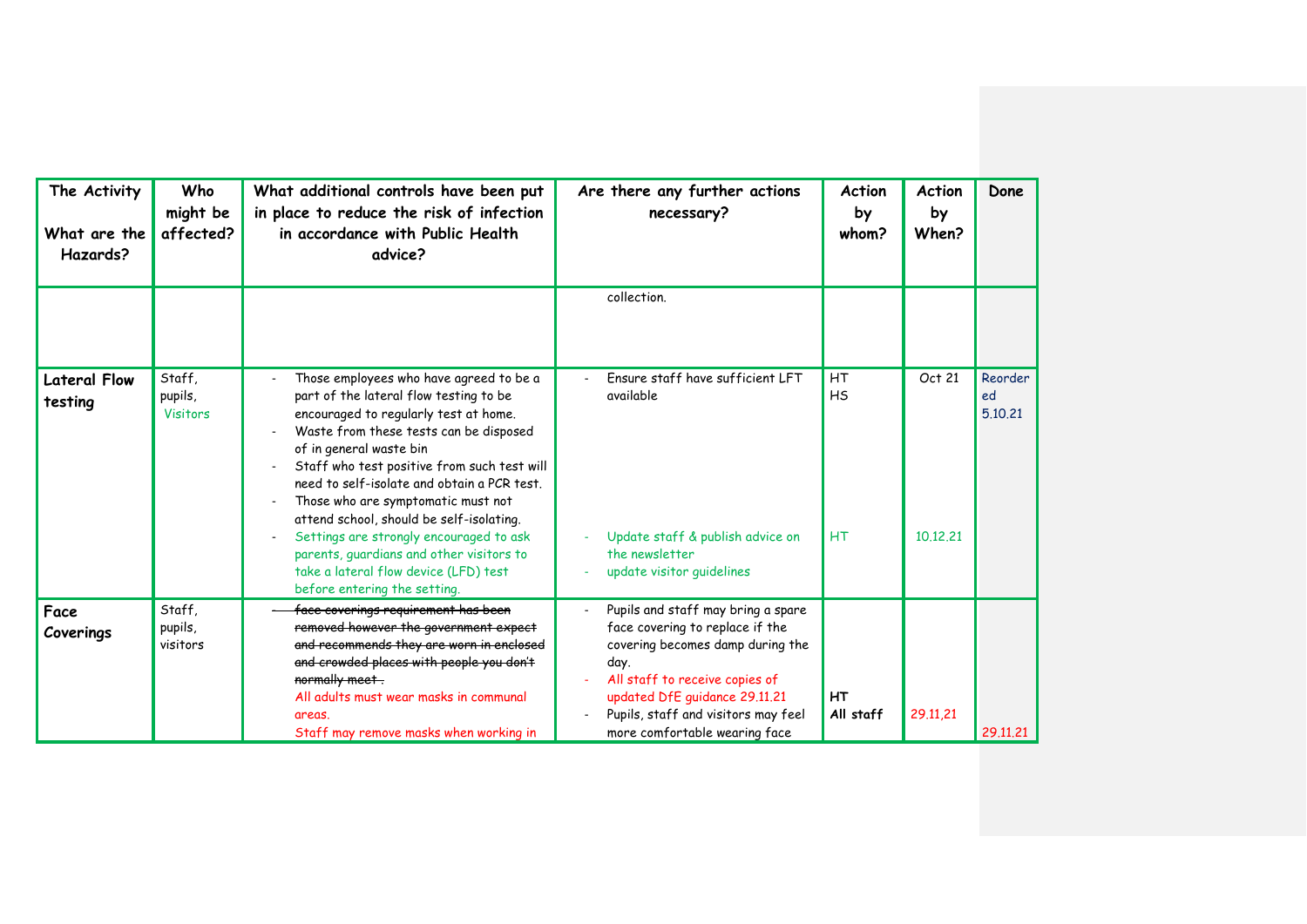| The Activity<br>What are the<br>Hazards? | Who<br>might be<br>affected?                                                                                                                                                                                                                                                                                                                                                                        | What additional controls have been put<br>in place to reduce the risk of infection<br>in accordance with Public Health<br>advice?                                               | Are there any further actions<br>necessary?                                                                                                                                                                                                                                                                                                                                                                                                                                                   |                                    | Action<br>by<br>When?         | Done |
|------------------------------------------|-----------------------------------------------------------------------------------------------------------------------------------------------------------------------------------------------------------------------------------------------------------------------------------------------------------------------------------------------------------------------------------------------------|---------------------------------------------------------------------------------------------------------------------------------------------------------------------------------|-----------------------------------------------------------------------------------------------------------------------------------------------------------------------------------------------------------------------------------------------------------------------------------------------------------------------------------------------------------------------------------------------------------------------------------------------------------------------------------------------|------------------------------------|-------------------------------|------|
|                                          | their own classroom and when eating or<br>drinking n the staffroom.<br>Visitors in school must (unless medically<br>exempt) will be asked to wear face<br>coverings as they move through school -<br>they may be removed if they are<br>working with a child in a well-ventilated<br>room, seated and are more than 2m<br>away from another adult,<br>Staff working tin the hall must wear<br>masks |                                                                                                                                                                                 | coverings and the school should<br>encourage the use of these.<br>Outbreak management plan may<br>reflect the use of face coverings if<br>there is an outbreak and, in such<br>instances, public health should be<br>advising + advice received from DfE<br>29.11.21<br>Those with SFN or communication<br>needs should be taken into account<br>when establishing face coverings.<br>Discuss with LSAs and consider<br>their personal risk in this role.<br>Visitor Guidelines to be updated | <b>HT</b>                          | 6.9.21<br>3.12.21<br>9.1.2.21 |      |
| Educational<br><b>Visits</b>             | Pupils, staff,<br>visitors,<br>public                                                                                                                                                                                                                                                                                                                                                               | Educational visits can go ahead.<br>School's own minibus to be used.<br>Accompanying staff / volunteers to be<br>drawn from the class teams, or Key Stage<br>if safely possible | Continue to review such guidance.<br>Ensure all educational trips have<br>appropriate risk assessments<br>established.                                                                                                                                                                                                                                                                                                                                                                        | Class<br>teachers<br>HS, JG,<br>HT |                               |      |

**Assessors Name:………Emma Crowther Assessment Review Date:5.10.21, 26 & 29 November 2021, 9 th December 2021**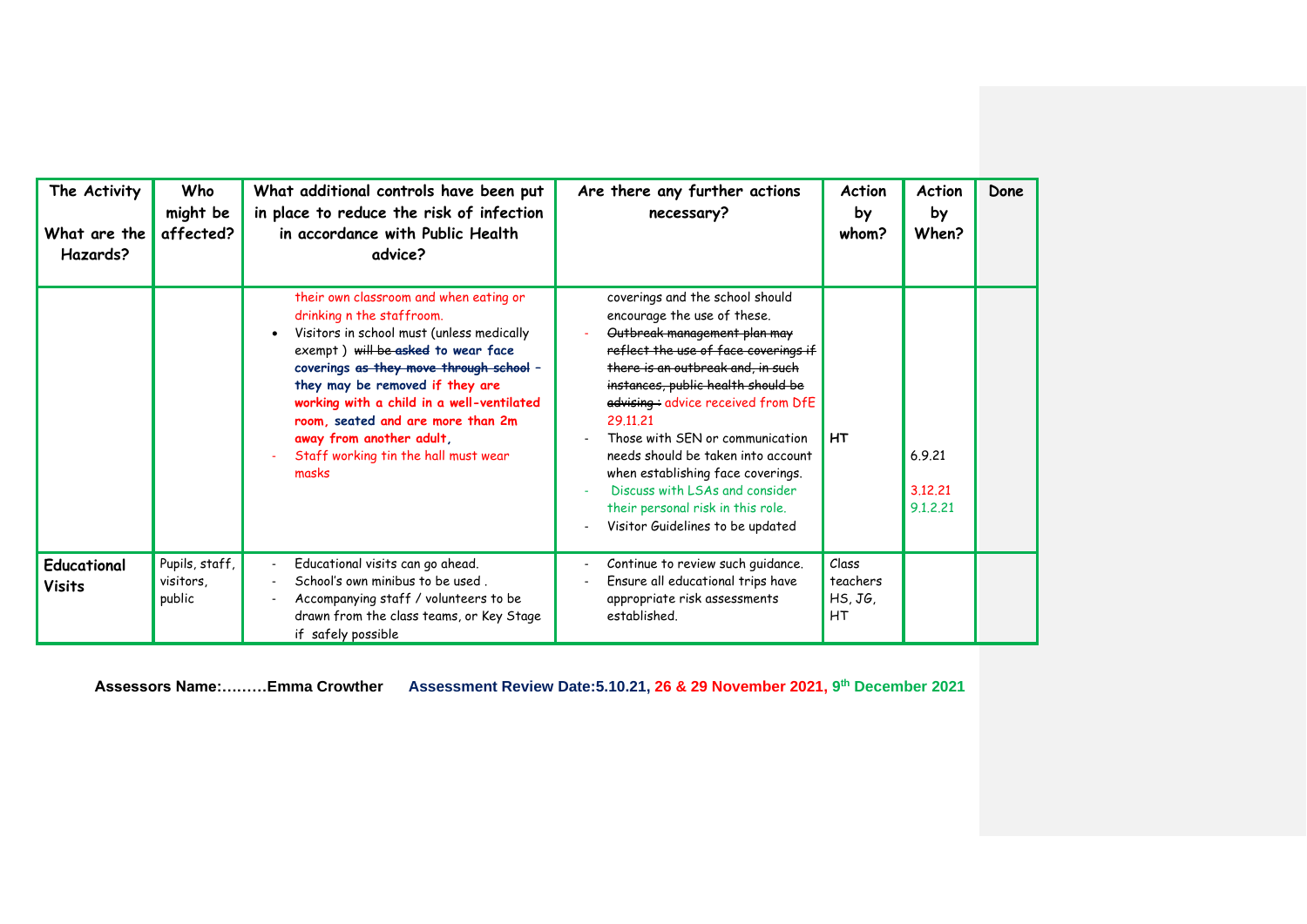## **Review and updates audit trail**

| Date:         | Update                                                                                                                                   | <b>Actions</b>                                                                                | <b>Completed</b> |                         |
|---------------|------------------------------------------------------------------------------------------------------------------------------------------|-----------------------------------------------------------------------------------------------|------------------|-------------------------|
| 19.07.21      | Outbreak management                                                                                                                      | Establish an outbreak<br>management plan in<br>accordance with public<br>health template      | 30.8.21          | <b>Commented [EC1]:</b> |
| 19.07.21      | Bubbles permitted to be removed and mixing of pupils/ teachers permitted                                                                 | KS1 & KS2 bubbles<br>established.                                                             | 6.9.21           |                         |
| 19.07.21      | Face covering no longer a requirement but encouraged.                                                                                    | <b>School Visitor Guidelines</b><br>updated.<br>Kitchen protocols<br>maintained.              | 6.9.21           |                         |
| 19.07.21      | Self isolation rules set to change 16 <sup>th</sup> August school to review RA following<br>this date.                                   | <b>Establish which members</b><br>of staff /volunteers have<br>NOT been double<br>vaccinated. | 6.9.21           |                         |
| <b>Oct 21</b> | Public Health Calderdale guidance received regarding self- isolation of pupils<br>who live with someone who has tested positive for c-19 | Guidance shared with staff<br>and parents                                                     | 13.10.21         |                         |
| 29.11.21      | Further DfE guidance received regarding masks for all adults in communal<br>areas                                                        | <b>Shared with all staff</b>                                                                  | 29.11.21         |                         |
| 9.12.21       | Further Guidance from DfE following National Plan B changes                                                                              | <b>Shared with staff &amp; visitors</b><br><b>Changes shared with</b><br>parents              | 9.12.21          |                         |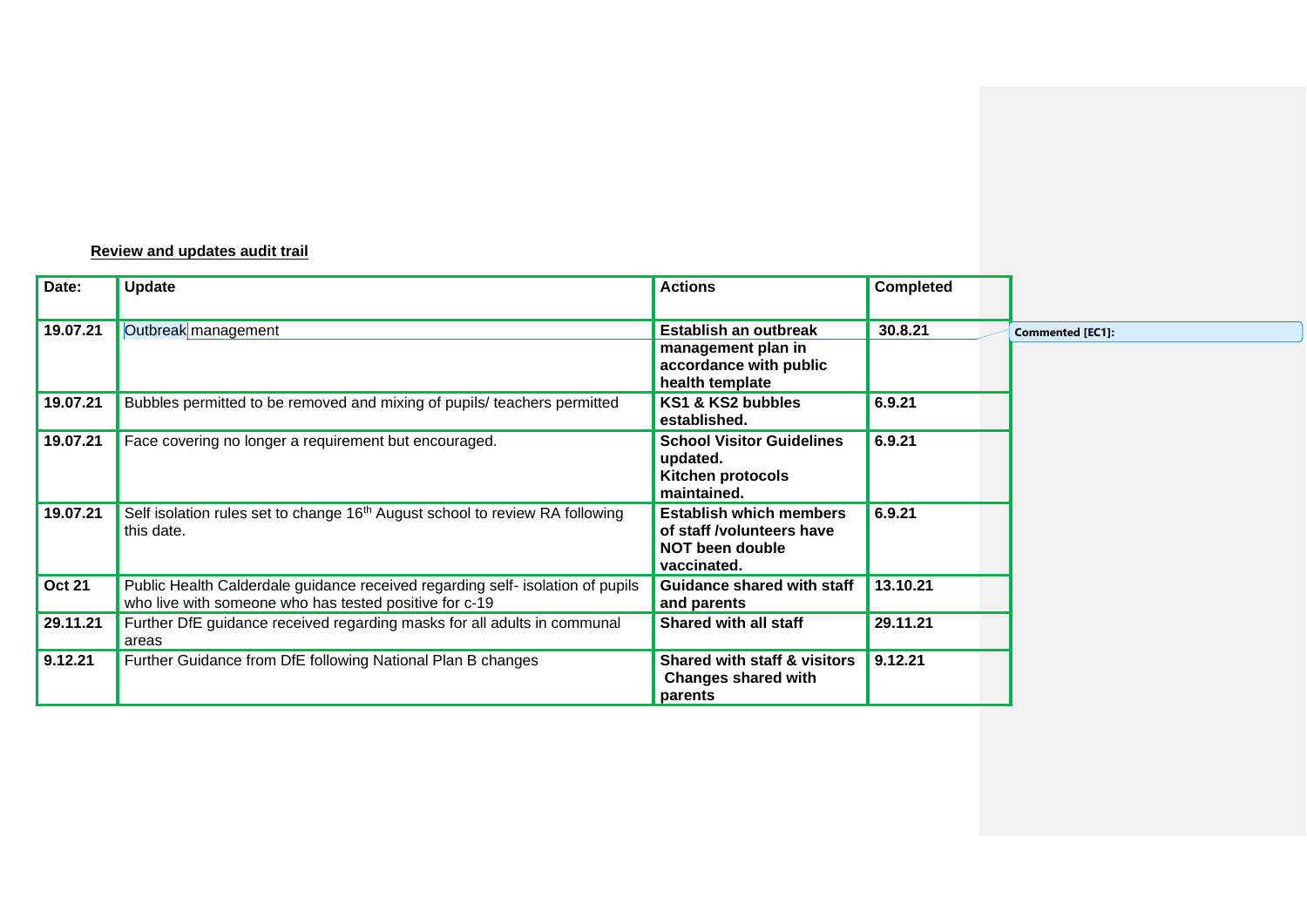Notes:

It would be beneficial to maintain physical barriers where they are already installed to improve overall infection control and prevent them having to be re-established.

## **Further Guidance**

- [Schools Coronavirus \(COVID-19\) Operational Guidance](https://assets.publishing.service.gov.uk/government/uploads/system/uploads/attachment_data/file/964351/Schools_coronavirus_operational_guidance.pdf)
- [Entering the UK and quarantine](https://www.gov.uk/uk-border-control/self-isolating-when-you-arrive)
- Annex A: health [and safety risk assessment](https://www.gov.uk/government/publications/actions-for-schools-during-the-coronavirus-outbreak/annex-a-health-and-safety-risk-assessment)
- [Additional Operational Guidance for Special Schools, Special post 16 institutions and alternative provision](https://assets.publishing.service.gov.uk/government/uploads/system/uploads/attachment_data/file/965449/Additional_operational_guidance_for_special_schools__special_post-16_institutions_and_alternative_provision.pdf)
- [COVID-19: suggested principles of safer singing](https://www.gov.uk/government/publications/covid-19-suggested-principles-of-safer-singing/covid-19-suggested-principles-of-safer-singing)
- HSE [Ventilation and air conditioning during the coronavirus \(COVID-19\) pandemic](https://www.hse.gov.uk/coronavirus/equipment-and-machinery/air-conditioning-and-ventilation.htm)
- [First Aid During the Coronavirus \(COVID-19\) pandemic](https://www.hse.gov.uk/coronavirus/first-aid-and-medicals/first-aid-certificate-coronavirus.htm?utm_source=govdelivery&utm_medium=email&utm_campaign=coronavirus&utm_term=first-aid-headline&utm_content=digest-25-feb-21#temporary)
- [Information about the Coronavirus \(e-bug.eu\)](https://e-bug.eu/eng_home.aspx?cc=eng&ss=1&t=Information%20about%20the%20Coronavirus)

Record of staff training/updates on this risk assessment